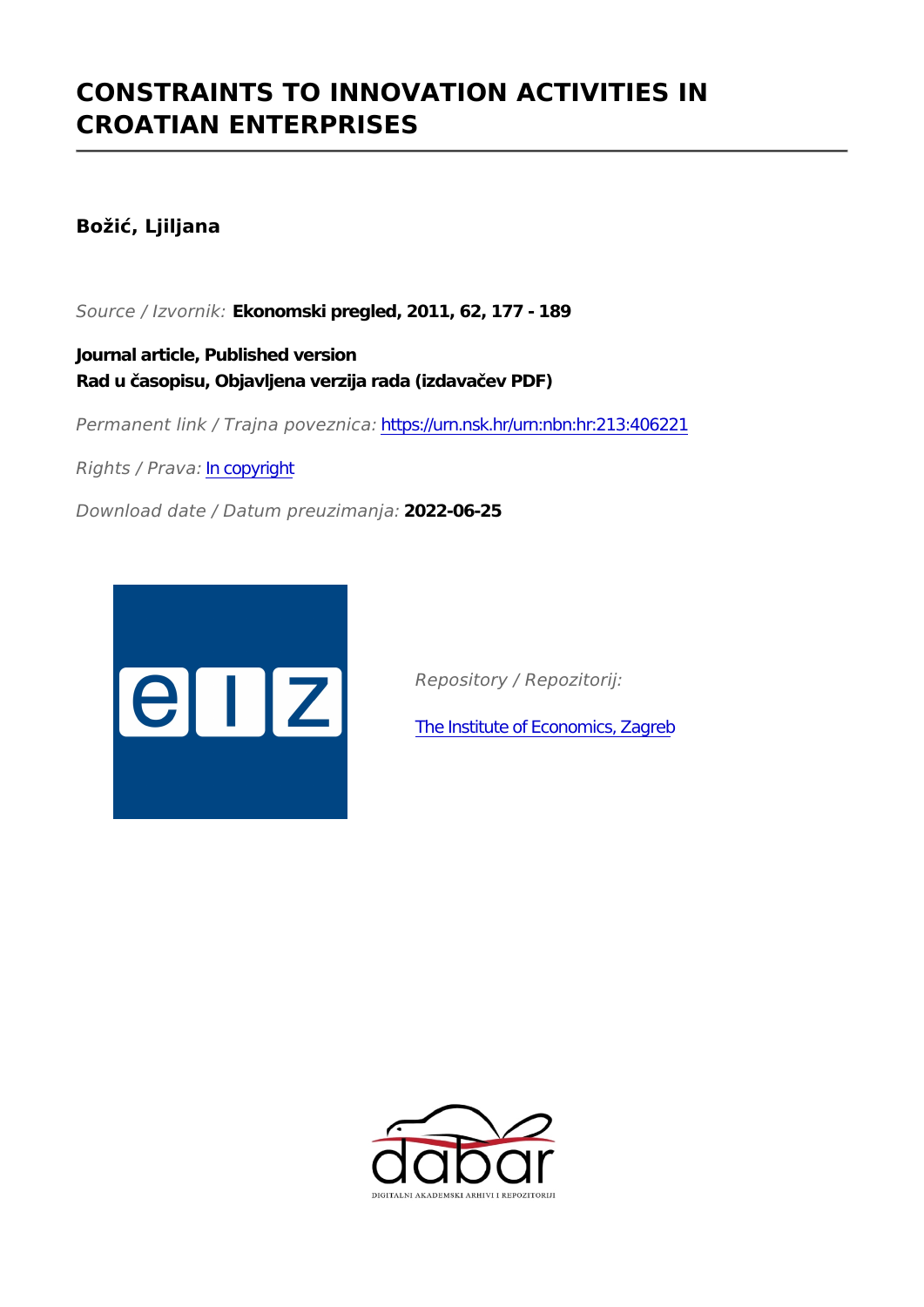*Ljiljana Božić\**

 UDK 331.102.312(497.5) JEL Classification O30, O31 Original scientific paper

# **CONSTRAINTS TO INNOVATION ACTIVITIES IN CROATIAN ENTERPRISES**

*Croatian enterprises report relatively low level of innovativeness. The objective of this paper is to identify factors that constraint innovation activity of Croatian firms. The analysis is focused on the impact of constraining factors on the decision to abandon and delay innovation development employing Croatian Community Innovation Survey 2006 (CIS2006) data. Exploration of factors leading to abandonments or delays of innovation projects relies on 1041 enterprises that reported any form of innovation activity. The results of the analysis reveal the differences in sensitivity to various constraining factors when it comes to decision to abandon and delay innovation development.*

*Key words: constraining factors, abandonment, delay, innovation activity* 

#### **1. Introduction**

Innovations are considered one of the means of achieving economic growth and improving business performance especially in the long run. This notion is widely acknowledged in the literature. Development of innovation and its intro-

<sup>\*</sup> Lj. Božić, Senior research assistant; The Institute of Economics, Zagreb. (e-mail: ljbozic@eizg.hr) The first version of the paper was received on Feb.  $28<sup>th</sup> 2011$ .

The final version was received on March  $23<sup>rd</sup> 2011$ .

Autorica zahvaljuje recenzentima na vrijednim sugestijama za unapređenje rada.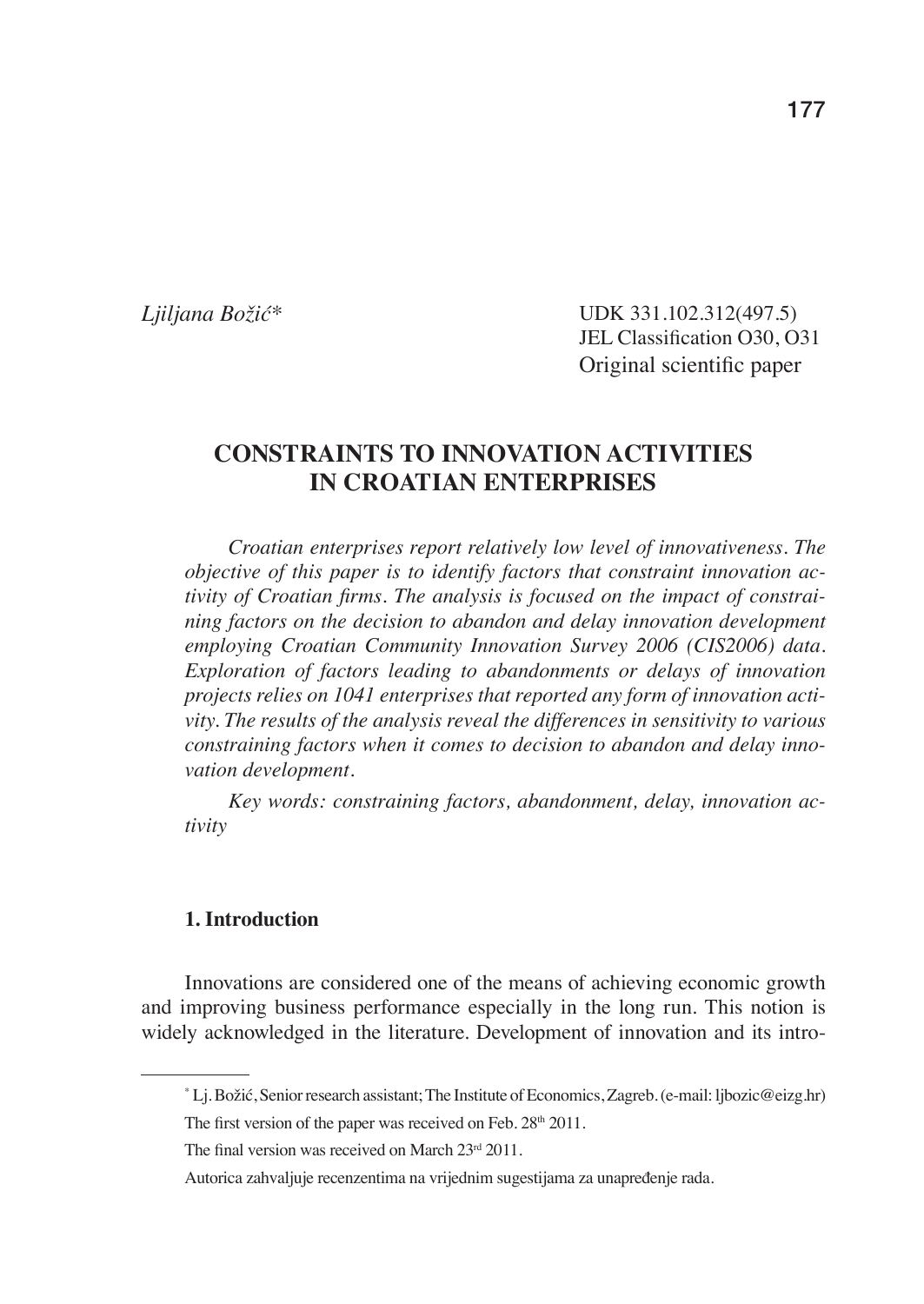duction to the market along with modifications of existing products help the enterprises to cope with intensive competition and changes in customer preferences and needs.

Innovation development is a process that requires various resources, both financial resources and appropriate skills and knowledge. Literature on factors determining innovation activities is very broad (Atuahene-Gima, 1995; Danneels and Klienschmidt, 2001; Hult, Hurley and Knight, 2004; Laursen and Salter, 2006; Trott, 1998; Conner and Prahald, 1996; Eisenhardt and Martin, 2000). Apart from factors that contribute to innovation activities, enterprises often face many factors that constrain them. Constraining factors can be related to financial issues, costs, knowledge and capabilities of enterprise, market and other external factors.

In this paper the factors constraining innovation activities in Croatian enterprises are addressed. This issue is especially relevant in Croatian context since the enterprises report relatively low level of innovativeness. According to European Innovation Scoreboard 2006 (EIS 2006), Croatia is listed among trailing countries meaning that innovation activities in Croatia lag behind EU-25 (Eurostat, 2008). In the period 2004-2006 only 33.59% firms conducted innovation activities (i.e. had R&D activities and/or introduced new product innovation and/or process innovation of any type). Two thirds of firms did not make any effort to innovate (calculation based on CIS 2006 data).

Especially troublesome is the fact that only 33 per cent of innovative firms developed an innovation that was new to the market. This means that most of the firms focus innovation activities on modifying and copying product innovation developed by other firms.

In this paper the reasons of low level of innovativeness are explored by studying constrains to innovation activities. The objective of paper is to identify factors that hamper innovation activities of Croatian firms that are willing to innovate. The aim of the analysis is to understand how to stimulate innovation activities.

The structure of paper is following: after the brief introduction in Section 1, in Section 2 a literature review is given and Section 3 describes methodology. Results of the analysis are presented in Section 4. Section 5 concludes.

#### **2. Literature review**

The literature on constraints to innovation activities generally focuses on the presence of internal and external constraints in enterprises, their intensity and impact on the level of innovativeness and the outcome of innovation activities.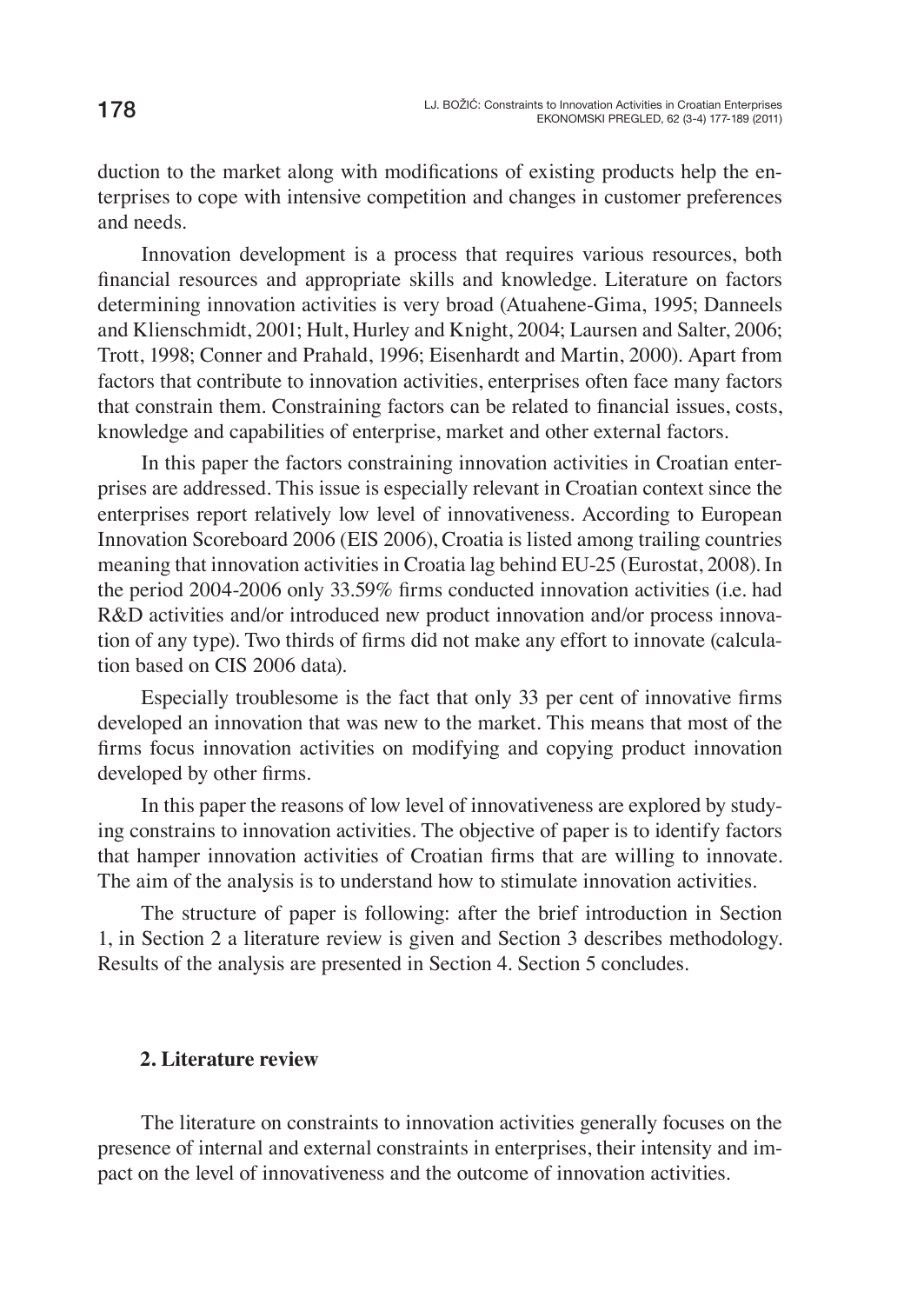Studies on obstacles to innovation activities report one interesting finding: innovative enterprises report more obstacles in comparison with less innovative fi rms (Hadjimanolis, 1999, Radas and Božić, 2009). Hadjimanolis (1999) explains that finding by stating that innovative firms tend to overcome the obstacles while non-innovative enterprises may underestimate the obstacles since they do not make an effort to innovate. Mohnen et al. (2008) consider the perception of obstacles endogenous and co-determined by the same factors that determine innovations that makes more likely for innovative enterprises to perceive obstacles.

Among various factors constraining innovation activities, financing related issues are the most relevant factor. In the study on technological innovation in enterprises in Italy, Sirilli and Evangelista (1998) find that the lack of appropriate sources of finance was regarded as very important obstacle in service firms. Findings of CIS for United Kingdom indicate the financial constraint the second most important constraint, after high cost related to innovation development  $(Stockdale, 2002)$ . Tiwari et al.  $(2007)$  confirmed in their study the strong and significant impact of financial constraints on R&D investment. The impact of financial constraints is found to be stronger in comparison to other obstacles (such as market uncertainty, institutional constraints and organizational rigidities) although authors have found that they are less binding when other constraints are present.

Indeed, there are studies that argue the possibility of simultaneous occurrence of various obstacles in enterprises especially those that face financial constraints (Mohnen et al., 2008). Hewitt-Dundas (2006) has found the presence of wide range of human, organizational and financial constraints in firms that are constrained by lack of internal skills.

Financial constraints cause delaying, postponing and not starting innovation development process especially in risky and less profitable industries (Canepa and Stoneman, 2002). They also increase probability of prematurely stopping, seriously slowing down and not starting innovation development project but they are not significantly related to probability of abandonment (Mohnen et al. 2008).

The impact of constraints varies across sectors. Low-tech manufacturers and knowledge-intensive services are more sensitive to changes in the perception of barriers compared to high-tech manufacturing firms (Segarra-Blasco, Garcia-Quevedo and Teruel-Carrizosa, 2008). Main constraints to innovation in high-tech manufacturing are costs of innovation and factors such as difficulties in finding partners and getting accesses to innovation flows.

In the literature authors often point out the importance of findings on constraining factors in terms of designing policies for promoting innovation activities. Mohnen and Röller (2005) find that probability of becoming an innovator and intensity of innovation are related to different constraints. They also find the complementarities among the constraints for the intensity of innovation, but the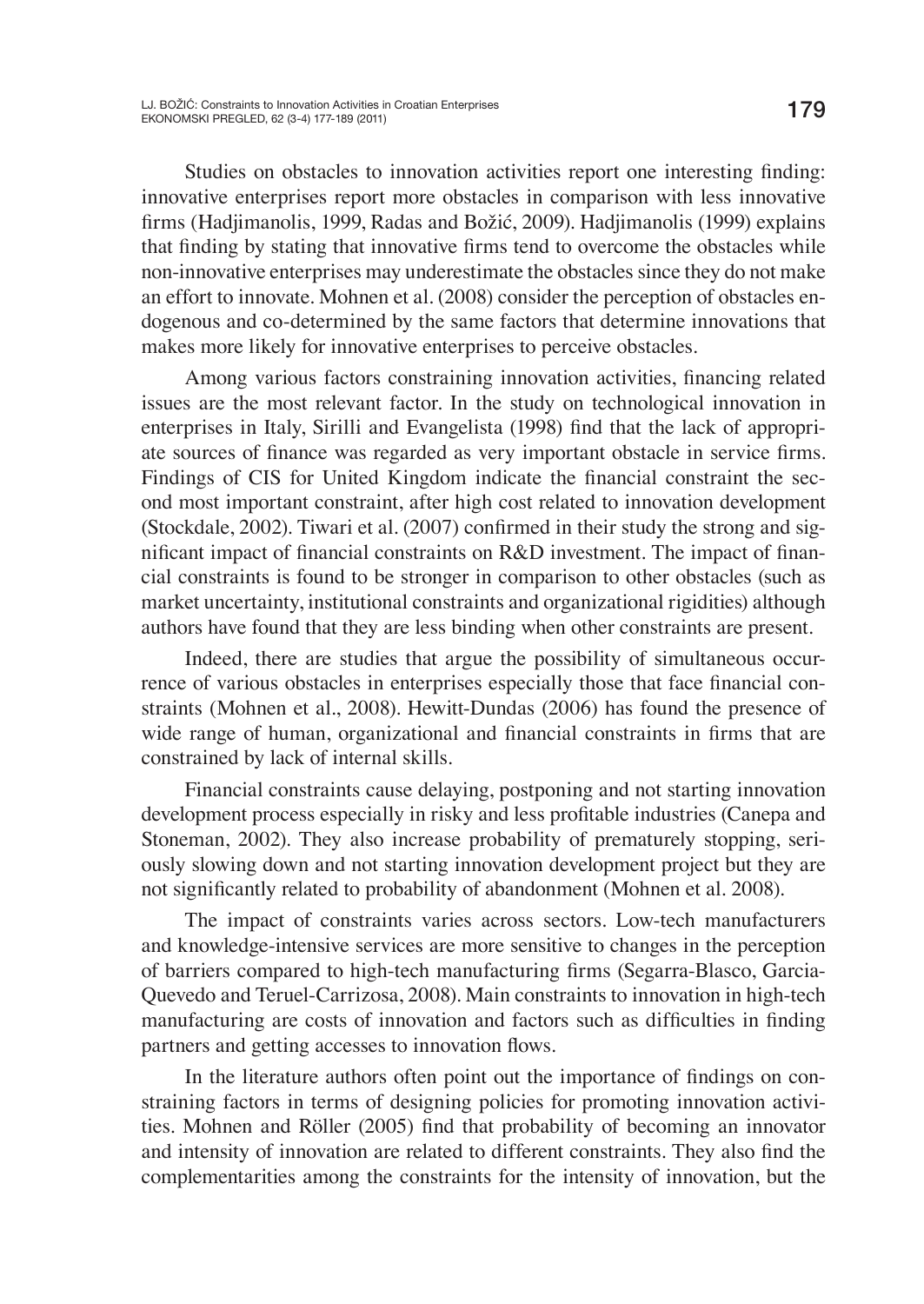same constraints act as substitutes for propensity of becoming an innovator. These findings imply the necessity of designing innovation policies suitable for different phases of innovation.

Following the results of their research, Galia and Legros (2004) emphasize the importance of integrating complementarities among constraints on innovation in innovation policy in order to encourage innovation activities in firms. Based on the findings of the study on the barriers on innovation in high-tech and low tech manufacturing firms and knowledge intensive services, Segarra-Blasco, Garcia-Quevedo and Teruel-Carrizosa (2008) argue the importance of taking into account barriers to innovation in designing regional innovation policy.

The findings of various studies presented in this review give a valuable insight into the influence of various constraints to the innovation activities. Concerning the low level of innovativeness in Croatian enterprises it is important to investigate the factors constraining innovation activity in Croatian firms and intensity of their influence. Thus, the focus is on determining the relationship between constraining factors and abandonment and delaying innovation projects in Croatia.

#### **3. Methodology**

This study is based on data from Croatian Community Innovation Survey 2006 (CIS2006). The survey covers data on innovation activities in Croatian firms from year 2004 to 2006. CIS 2006 database contains data on product and processes innovations developed in three-year period, as well as data on innovation projects that were abandoned (in the stage of concept development and/or after the project has started), delayed and not completed.

Total sample consists of 3093 enterprises. It includes both innovative and noninnovative firms. In our study the focus is on firms that have performed innovation activities (regardless of the outcome). Only enterprises involved in innovation activities could experience failure of the project in the form of either abandonment or delay. Besides, the previously mentioned findings according to which innovative firms report more constraints and are more aware of the presence of constraining factors since they are more involved in innovation activities (Mohnen et al., 2008; Hadjimanolis, 1999) are acknowledged in this study. Including the non-innovative firms that are not aware of constraints and their intensity could cause misleading conclusions. Therefore, exploration of factors leading to abandoning or delaying innovation projects (i.e. probit regression) relies on 1041 enterprises that reported any form of innovation activity. Prior to probit regression, a descriptive analysis is conducted in order to identify the presence of constraining factors in all firms (i.e. 3093) and in innovative firms (i.e. 1041 firms) separately.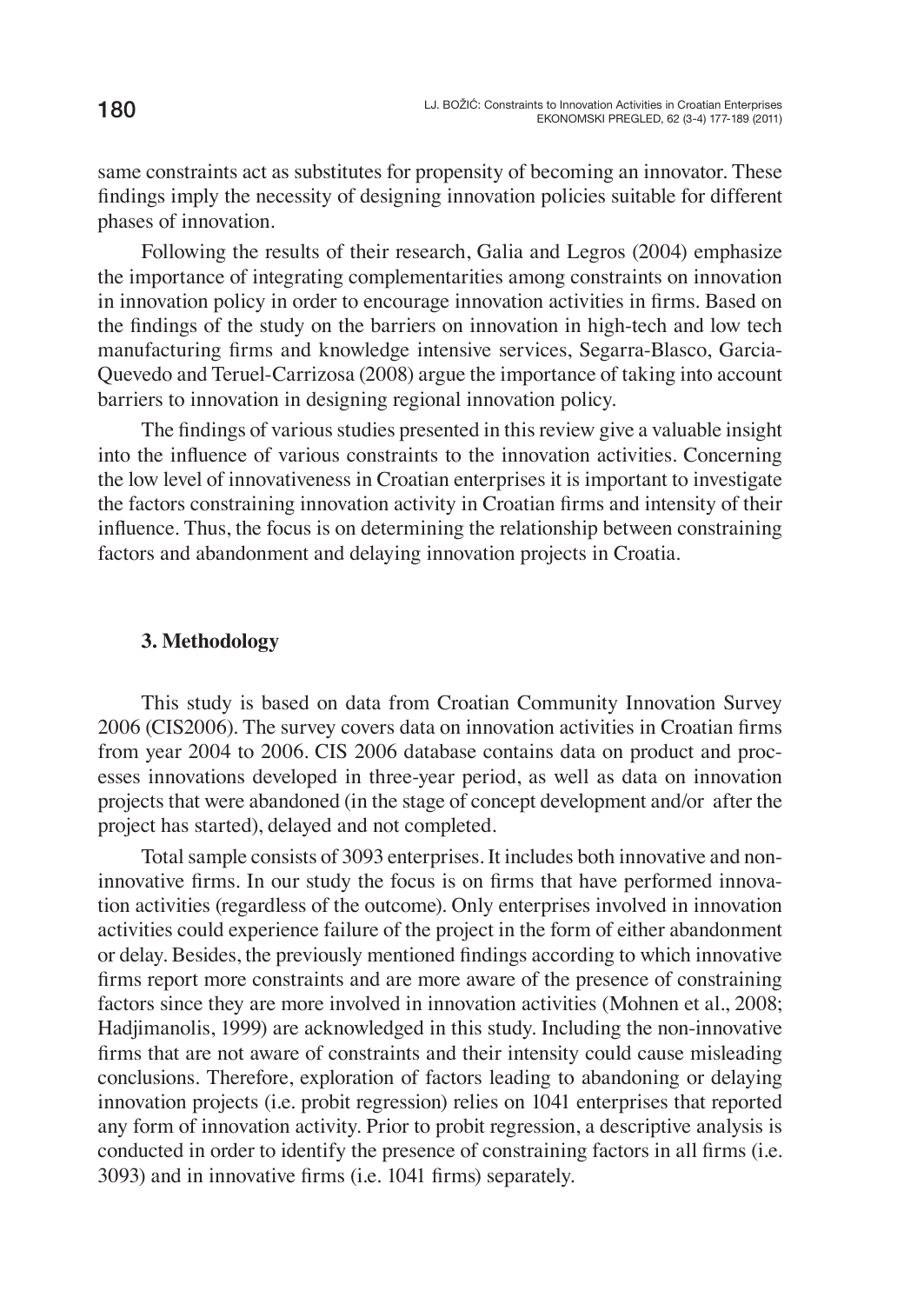For the purpose of this study the definition of an innovator is very broad: firm that reported innovation activities in terms of developing either product innovation or process innovation, and/or conducting innovation activities that are not finished within three years and/or that invested in internal R&D, or any other activity related to innovation development (such as expenditure in acquisition of machinery or knowledge, expenditure on training, on market introduction of innovation). In other words, not only successful innovators, but all firms that make an effort to innovate are included in the analysis.

 The impact of nine constraining factors on abandoning and delaying the project is studied. They are:  $(1)$  lack of internal sources of finances,  $(2)$  lack of external sources of finances,  $(3)$  costs too high,  $(4)$  lack of qualified personnel,  $(5)$ lack of information on technology, (6) lack of information on markets, (7) problems with finding a partner for innovation development,  $(8)$  incumbent dominated market and (9) lack of demand. Their importance is measured on the scale from 0 to 3, where 0 indicates no experience, 1 low level of importance, 2 medium and 3 high level of importance. This scale reflects respondents' perception of the importance of factors constraining innovation activities. Similar set of constraints was employed in other studies on the topic (e.g. Mohnen et al., 2008; Segarra-Blasco, Garcia-Quevedo and Teruel-Carrizosa, 2008). This enables comparison of our findings with the results of research conducted in other countries.

In order to research the impact of nine constraints on abandoning and delaying innovation projects, we employ a probit model. First equation examines the impact of constraining factors on the probability to abandon innovation. Second one examines their impact on probability to delay innovation development.

#### **4. Results**

#### *4.1. Constraints to innovation – descriptive analysis*

According to data presented in Table 1, the greatest number of firms faced lack of internal finances and lack of qualified personnel. Approximately 60 per cent of firms in the sample reported lack of internal sources of finances and lack of qualified personnel. This indicates that internal constraints are present in large number of firms. On the other hand, number of firms that had problems with finding co-operator for innovation development is lower compared to other constraining factors. Only 44.6 per cent of all firms in the sample report having this problem.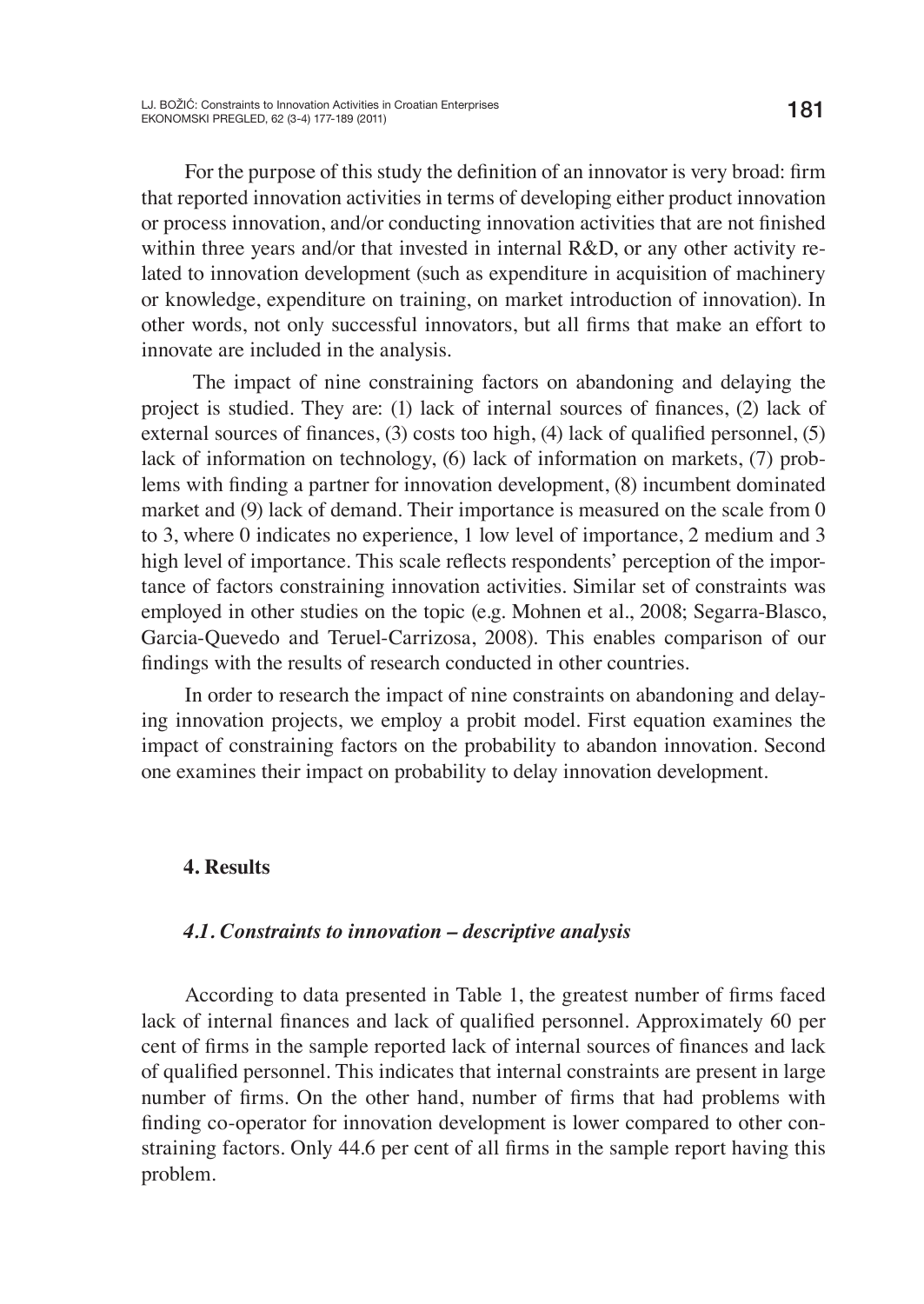*Table 1:*

|                                         | No. of firms      |       |                          | Abandoned<br>$(n=257)$ |     | Delayed<br>$(n=221)$ |     |       |
|-----------------------------------------|-------------------|-------|--------------------------|------------------------|-----|----------------------|-----|-------|
|                                         | All<br>$(n=3093)$ | $\%$  | Innovators<br>$(n=1041)$ | $\%$                   |     | $\%$                 |     | $\%$  |
| Lack of internal<br>sources of finances | 1846              | 59.7  | 838                      | 80.5                   | 235 | 91.4                 | 188 | 85.1  |
| Lack of external<br>sources of finances | 1559              | 50.4  | 707                      | 67.9                   | 199 | 77.4                 | 154 | 59.68 |
| Costs too high                          | 1745              | 56.4  | 829                      | 79.6                   | 231 | 89.9                 | 193 | 87.3  |
| Lack of qualified<br>personnel          | 1844              | 59.6  | 856                      | 82.2                   | 236 | 91.8                 | 206 | 93.2  |
| Lack of information on<br>technology    | 1688              | 54.6  | 794                      | 76.3                   | 231 | 89.9                 | 201 | 91.0  |
| Lack of information on<br>markets       | 1662              | 53.7  | 774                      | 74.4                   | 225 | 87.6                 | 190 | 86.0  |
| Problems with finding<br>co-operator    | 1380              | 44.6  | 624                      | 59.9                   | 188 | 73.2                 | 171 | 77.4  |
| Incumbent dominated<br>market           | 1575              | 50.92 | 726                      | 69.7                   | 217 | 84.4                 | 171 | 77.4  |
| Lack of demand                          | 1532              | 49.53 | 715                      | 68.7                   | 208 | 80.9                 | 169 | 76.5  |

#### THE PRESENCE OF CONSTRAINING FACTORS

Among innovators, the greatest number reported the presence of problems related to lack of qualified personnel. Interestingly, more firms report lack of qualified personnel then lack of internal financial resources. Along with that problem, firms report presence of lack of information on technology (76.3 per cent) and on market (74.4 per cent). Very high percentage of firms in the sample report having problems with internal sources of finances. 80.5 percent of all innovative firms lack internal finances for innovation activities. Innovators report least the problem with finding partner for innovation activities.

Data in Table 1 show that in 235 (91.4 per cent) cases reporting an abandonment of innovation, the lack of internal finances was present. The number of cases that delayed innovation development and faced lack of financial resources within the firm is slightly lower (188 firms or 85.1 per cent). Also, lack of external finances is less faced by the firms that report existence of abandoned innovation. Lack of qualified personnel is the problem that occurs in  $236$  (91.8 per cent) firms that have abandoned innovation projects. The same problem is reported by 206 (91.0 per cent) firms that were forced to delay innovation development process.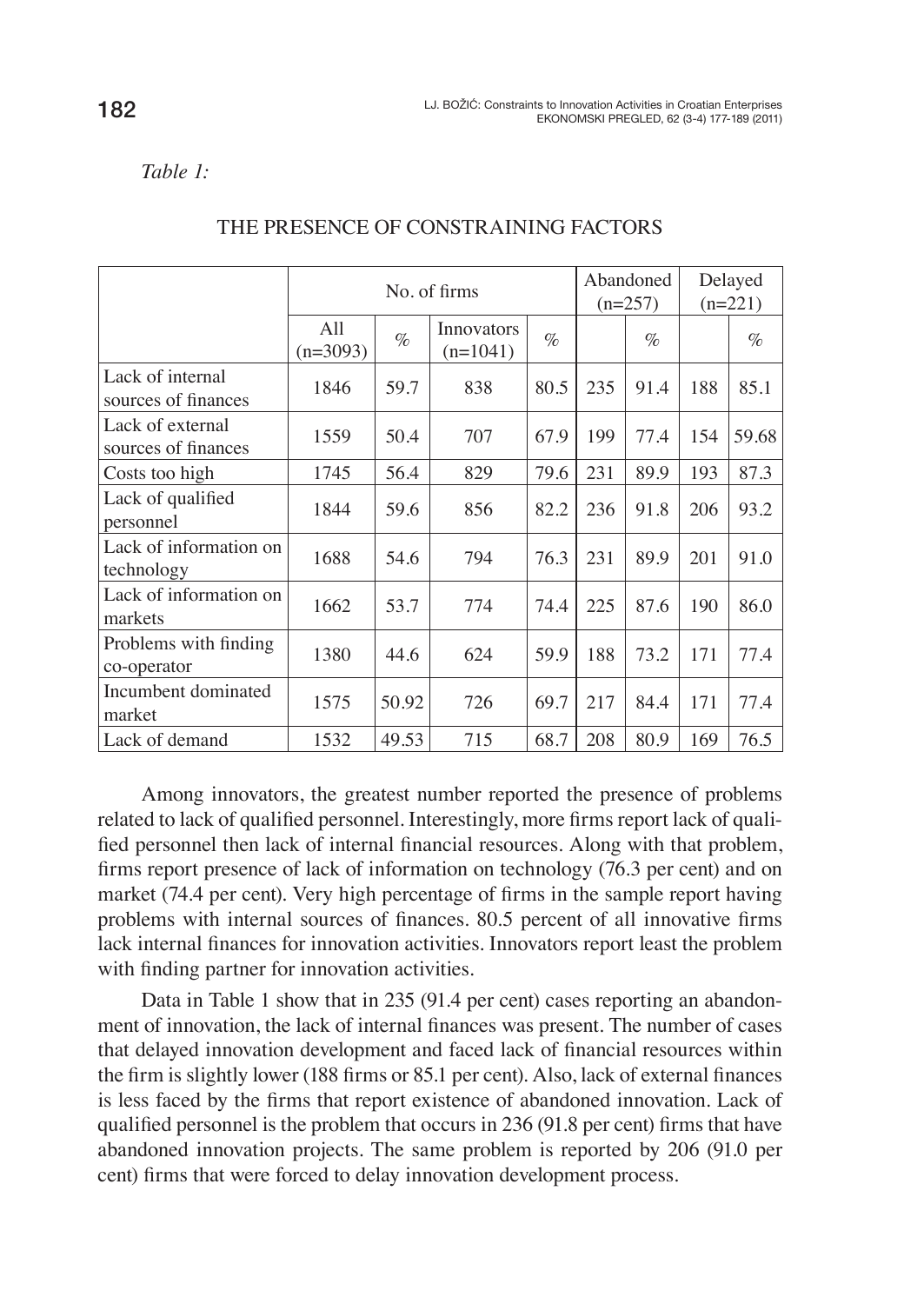Results on the perception of the importance of faced constraints show the highest importance of the lack of internal finances (mean 1.311) and high costs of innovation development (1.267). Problems related to finding partners for innovation are perceived as less important (mean 0.774). Among constraints whose intensity is, in general, perceived at lower level are lack of information on market, lack of information on technology and lack of demand. The mean perceived intensity of constraining factors for innovative firms is higher for all nine constraints.

#### *Table 2:*

|                                      | $Mean - all firms$ | $Mean - innovators$ |
|--------------------------------------|--------------------|---------------------|
| Lack of internal sources of finances | 1.311              | 1.723               |
| Lack of external sources of finances | 1.038              | 1.369               |
| Costs too high                       | 1.267              | 1.727               |
| Lack of qualified personnel          | 1.115              | 1.530               |
| Lack of information on technology    | 0.822              | 1.140               |
| Lack of information on markets       | 0.813              | 1.115               |
| Problems with finding co-operator    | 0.774              | 0.988               |
| Incumbent dominated market           | 0.958              | 1.254               |
| Lack of demand                       | 0.819              | 1.056               |

#### MEAN INTENSITY OF CONSTRAINING FACTORS

## *4.2. Results of probit regression*

Results of the probit regression are presented in Table 3. Both models are statistically significant. Two constraining factors are found to be significantly related to probability to both abandon and delay innovation development. Those are lack of external sources of finances and lack of information on technology.

According to the results of analysis, the perception of the intensity of four constraints is significantly related to the decision to abandon innovation development project. Those are: lack of both internal and external financial sources, lack of information on technology and incumbent dominated market. Constraining factors whose intensity significantly influences the delays of innovation development projects are lack of external financial sources, lack of qualified personnel, lack of information on technology and problems with finding co-operators for innovation development. Other constraints are found to be non-significantly related to abandoning innovation activities and delaying it.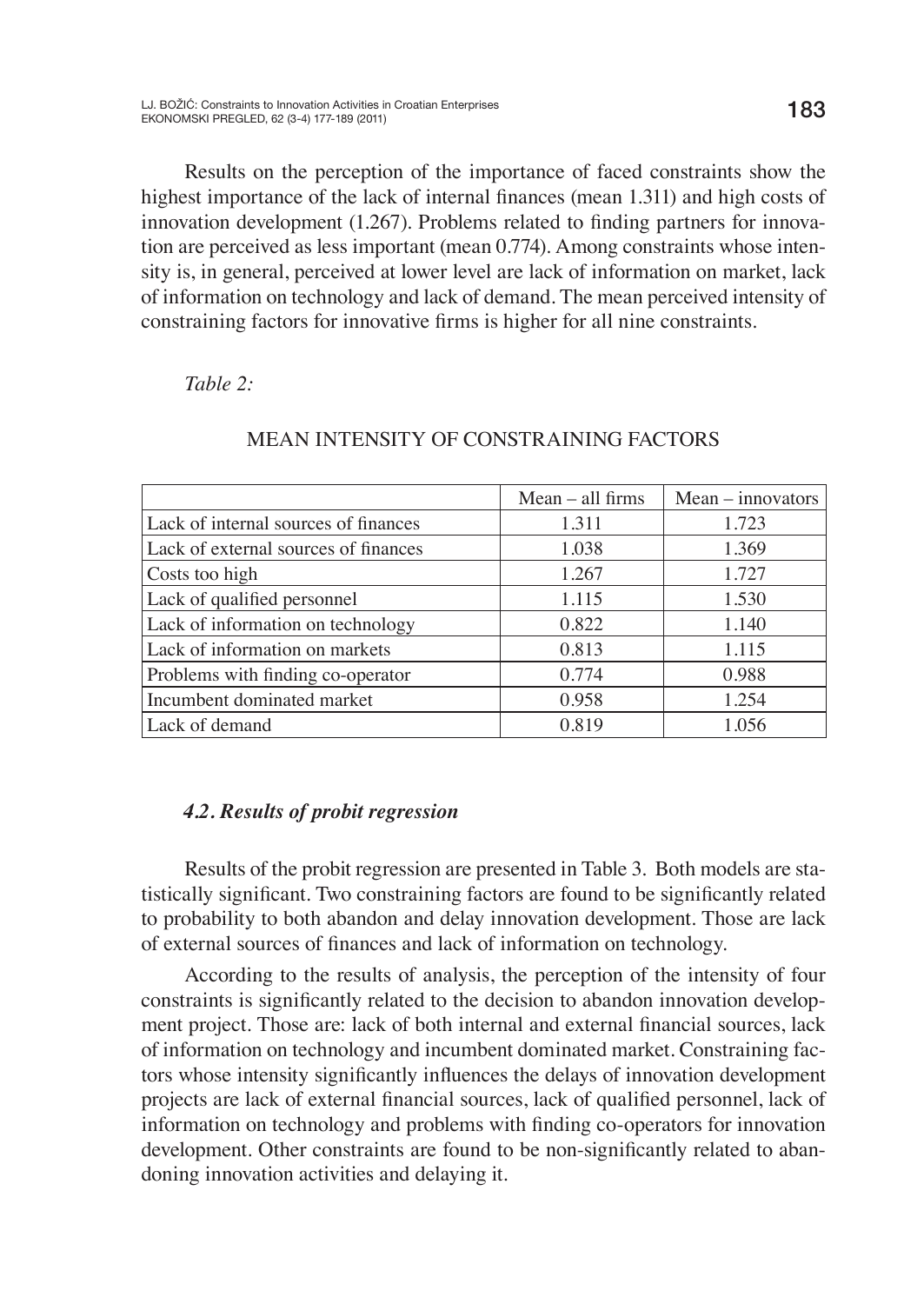*Table 3:* 

# PROBIT MODELS OF THE INFLUENCE OF CONSTRAINING FACTORS TO THE PROBABILITY TO ABANDON AND DELAY INNOVATION DEVELOPMENT

|                                      | <b>Abandonment</b> | <b>Delays</b> |
|--------------------------------------|--------------------|---------------|
| Lack of internal sources of finances | $0.158$ ***        | $-0.008$      |
|                                      | (0.059)            | (0.061)       |
| Lack of external sources of finances | $-0.094$ *         | $-0.095*$     |
|                                      | (0.052)            | (0.043)       |
|                                      | 0.043              | 0.060         |
| Costs too high                       | (0.053)            | (0.056)       |
|                                      | 0.017              | $0.187***$    |
| Lack of qualified personnel          | (0.059)            | (0.060)       |
|                                      | $0.172**$          | $0.136**$     |
| Lack of information on technology    | (0.076)            | (0.078)       |
| Lack of information on markets       | $-0.069$           | $-0.027$      |
|                                      | (0.073)            | (0.074)       |
|                                      | 0.059              | $0.192***$    |
| Problems with finding co-operator    | (0.052)            | (0.053)       |
| Incumbent dominated market           | $0.114$ **         | 0.029         |
|                                      | (0.053)            | (0.054)       |
| Lack of demand                       | 0.092              | $-0.009$      |
|                                      | (0.060)            | (0.063)       |
| Constant                             | $-1.394***$        | $-1.455***$   |
|                                      | (0.115)            | (0.120)       |
| <b>Number of observations</b>        | 1041               | 1041          |
| LR chi2(9)                           | 65.04              | 70.26         |
| Prob > chi2                          | 0.0000             | 0.000         |
|                                      | $-549.274$         | -503.0487     |
| <b>Pseudo R2</b>                     | 0.0559             | 0.0653        |

\* significant to 0.1 level

\*\* significant to 0.05 level

\*\*\* significant to 0.01 level

Standard errors in parenthesis

Table 4 gives marginal effects after probit. Marginal effects indicate change in probability of occurrence of decision to abandon or delay innovation project if the perception of the intensity of constraints changes for one degree.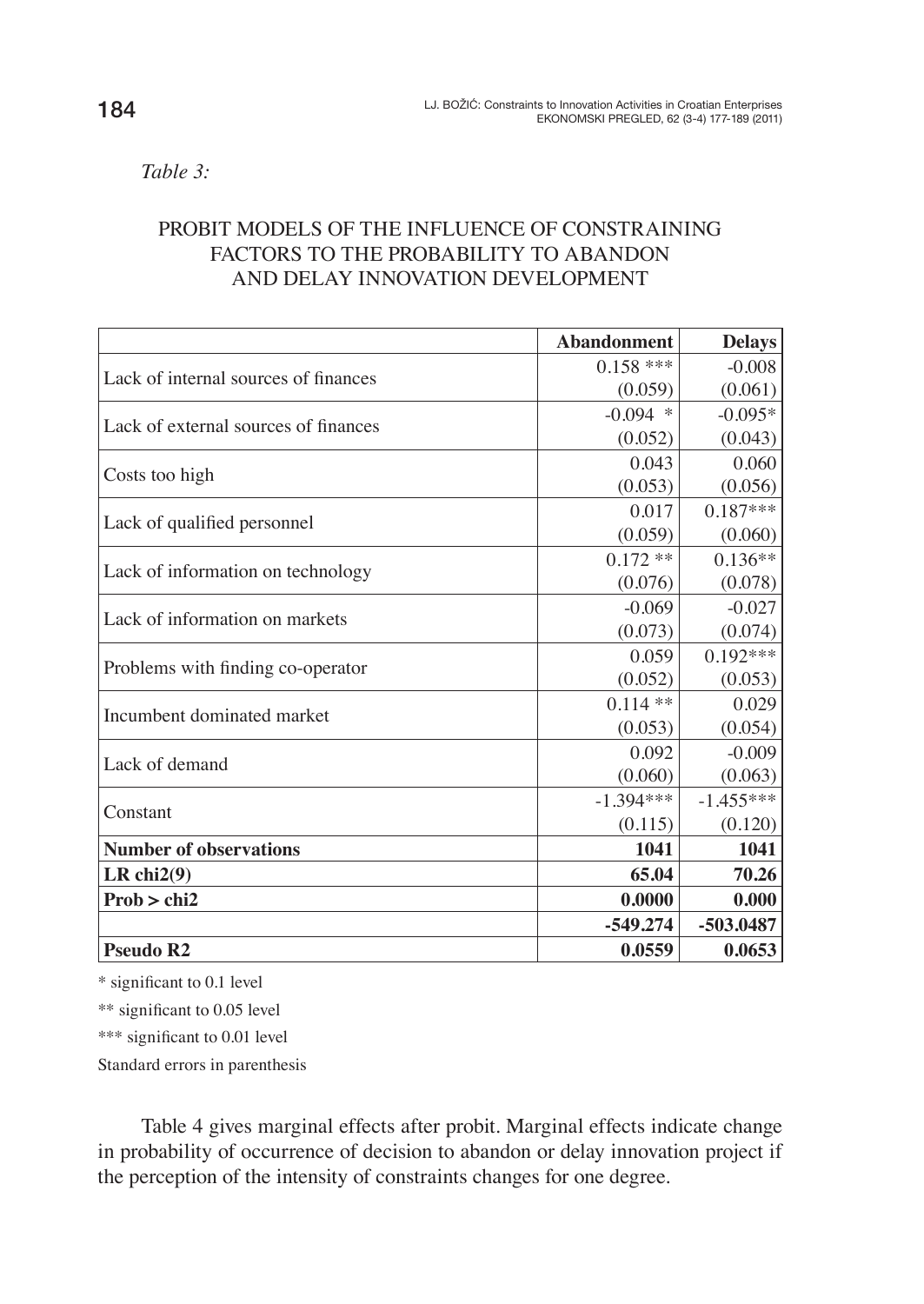The highest change in probability to abandon innovation development project is found in the case of increased perception of lack of information on technology. It increases the chance for abandoning even more than lack of internal finances. In the case of project delay, the greatest increase of probability is caused by problems with finding co-operator and lack of qualified personnel.

Interesting finding is that for both decisions, lack of external finances is significant constraint but the signs of marginal effects (and coefficients) indicate that growth in its intensity causes less probability to abandon/delay innovation development projects. This might indicate that successful innovators (enterprises that developed and launched or implemented innovations) perceive this variable as high constraint to innovation activities. Their perception can be a result of prior experience with obtaining external finances for innovation activities. Another possibility is that they have no prior experience but perceive this as very important factor that hamper innovation activities. This issue calls for further research on factors that cause such perception of this variable because the results clearly indicate that it decreases the probability of abandonments and delays.

 Apart from the above-mentioned factors, probability to delay and probability to abandon are both significantly related to lack of information on technology. Lack of information on technology will raise the probability of abandoning innovation development as well as the probability of delaying. In addition, lack of qualified personnel leads to increase in probability to delay.

Probability of delaying is found to be sensitive to difficulties in finding cooperator for innovation development. Delaying is not affected by external constraining factors such as lack of demand and the fact that market is dominated by incumbent. However, the latter factor is found to be significantly related to the decision to abandon.

*Table 4:* 

|                                      | Abandonment | <b>Delay</b> |
|--------------------------------------|-------------|--------------|
| Lack of internal sources of finances | $0.048$ *** | $-0.0002$    |
|                                      | (0.078)     | (0.017)      |
|                                      | $-0.029*$   | $-0.026 *$   |
| Lack of external sources of finances | (0.016)     | (0.015)      |
|                                      | 0.013       | 0.017        |
| Costs too high                       | (0.016)     | (0.015)      |

## MARGINAL EFFECTS AFTER PROBIT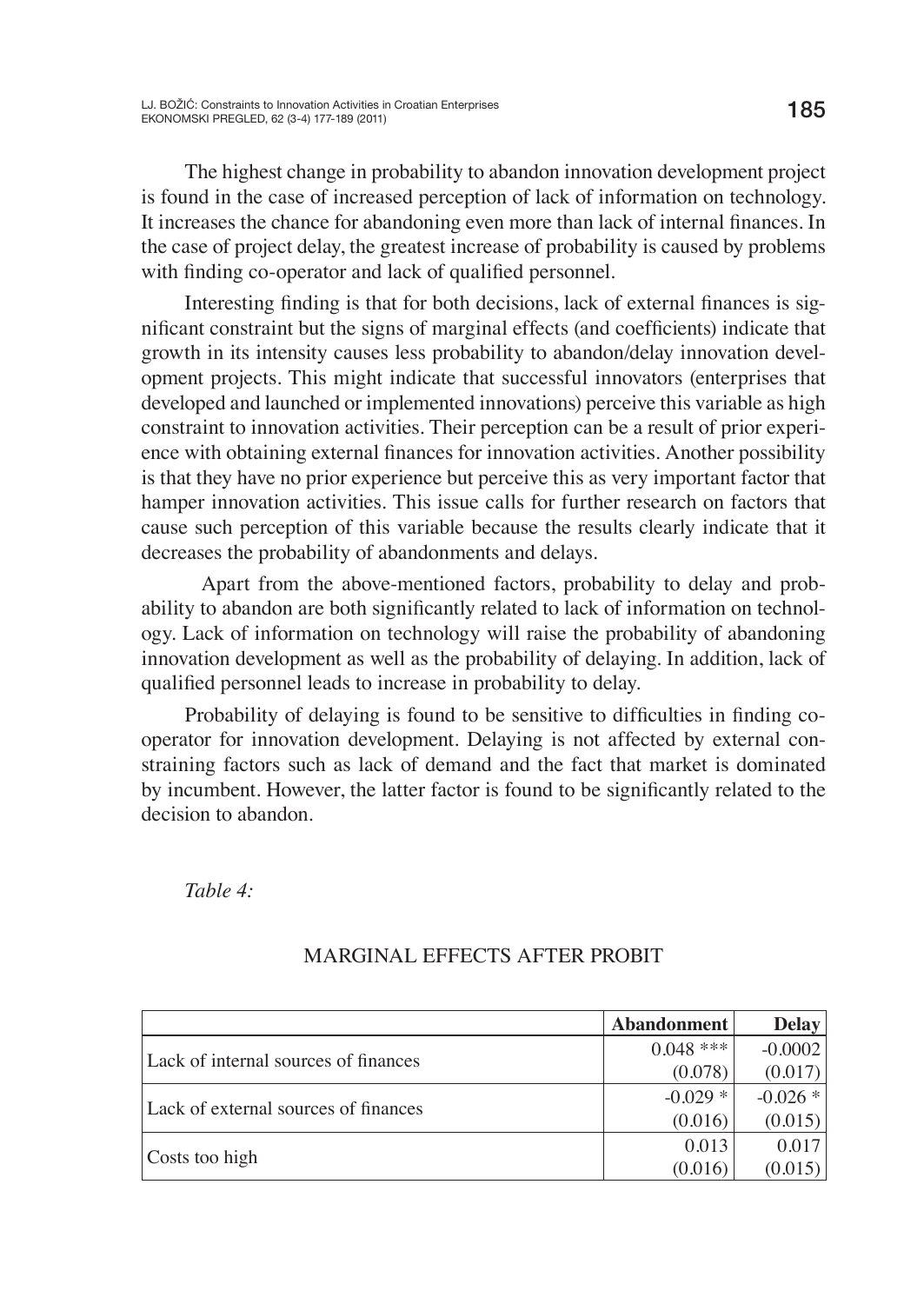|                                   | <b>Abandonment</b> | <b>Delay</b> |
|-----------------------------------|--------------------|--------------|
| Lack of qualified personnel       | 0.005              | $0.052***$   |
|                                   | (0.018)            | (0.016)      |
|                                   | $0.053$ **         | $0.038 *$    |
| Lack of information on technology | (0.023)            | (0.021)      |
| Lack of information on markets    | $-0.021$           | $-0.008$     |
|                                   | (0.022)            | (0.021)      |
|                                   | 0.018              | $0.053***$   |
| Problems with finding co-operator | (0.016)            | (0.015)      |
| Incumbent dominated market        | $0.035**$          | 0.008        |
|                                   | (0.016)            | (0.015)      |
|                                   | 0.028              | $-0.003$     |
| Lack of demand                    | (0.018)            | (0.017)      |

\* significant to 0.1 level

\*\* significant to 0.05 level

\*\*\* significant to 0.01 level

Standard errors in parenthesis

#### **5. Conclusions**

Innovation development is in its nature very complex activity often hampered by various constraining factors. In this paper the impact of constraining factors on the decision to abandon and delay innovation activates in firms in Croatia is analysed. There are several important findings of the analysis.

The results of the analysis reveal the differences in sensitivity to various constraining factors when it comes to decision to abandon and delay innovation development. Although both decisions are affected by lack of external sources of finances and lack of information on technology, they differ in sensitivity to perceived intensity of other constraining factors. Three factors are related to neither the probability to abandon, nor to delay: costs too high, lack of information on market and lack of demand.

In comparison to findings of other studies, financial issues in Croatian firms are found to be less significant. Descriptive statistics shows the presence of financial issues in Croatian firms but further analysis has showed interesting results on relationship between financial problems and abandoning and delaying innovation development projects. Particularly, lack of financial sources within firm is found to be significantly related to decision to abandon an innovation development, while the same variable is not significant when it comes to delaying innovation development.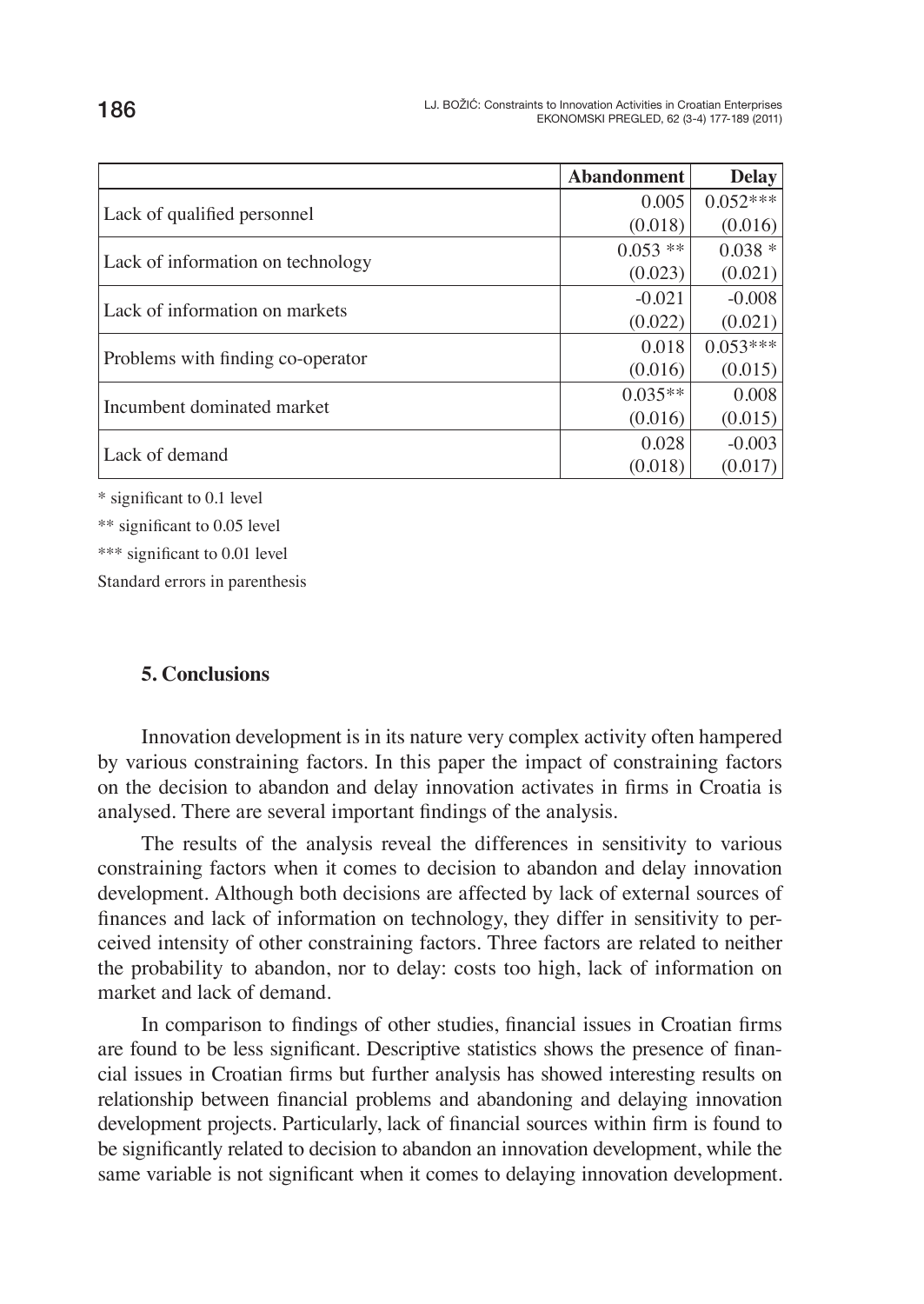So, firms are likely to abandon projects that cannot be financed. This is damaging to overall innovativeness but not necessarily bad for overall business performance. By doing so, they direct financial resources on other projects with better prospect for successes and that consequently influence business performance positively.

Lack of external sources of finances is significant predictor of abandonment and delays but findings suggest lower probability to abandon and delay in the presence of high lack of external finances. This finding indicates that successful innovators perceive availability of external finances as constraining to innovation development. It is possible that availability of finances outside of firm for financing innovation development is scarce and not suitable to the needs of innovative firms. One thing should be kept in mind. It is the uncertainty related to innovation development that makes this activity very risky. Consequently, it is always difficult to access external sources to finance innovation development. Lack of external finances and its influence on innovativeness of Croatian firms should be a subject of future research.

As discussed in literature review, the great body of literature studies effects of financial constraints on the innovativeness while other factors are relatively neglected. The results of empirical analysis in this paper reveal the importance of other constraints in affecting probability to abandon and delay innovation development in Croatian enterprises. This is especially relevant for constraints that are related to absorptive capacity. Lack of information on technology along with lack of qualified personnel are significant predictors of abandonments and delays innovation development. That finding confirms the importance of firms' capabilities to acquire and implement new knowledge in order to be innovative.

For Croatian firm it is especially important to acknowledge this finding since the descriptive analysis shows that precisely lack of qualified personnel is perceived as very high. More then 60 per cent of all firms and 82 per cent of innovative firms reported the presence of this constraining factor. For firms aiming at improving innovation activities, this finding implies that significant effort should be made to strengthen absorptive capacity of firms primarily by training and education of existing employees as well as employing qualified personnel.

This problem should be treated very seriously, as the enterprise that lacks sufficient number of qualified employees might have problems with acquiring and implementing information on new technologies at the suitable pace.

#### **References**

1. Atuahene-Gima, K. (1995). "An Exploratory Analysis of the Impact of Market Orientation on New Product Performance: A Contingent Approach", *Journal of Product Innovation Management* 12: 275-293.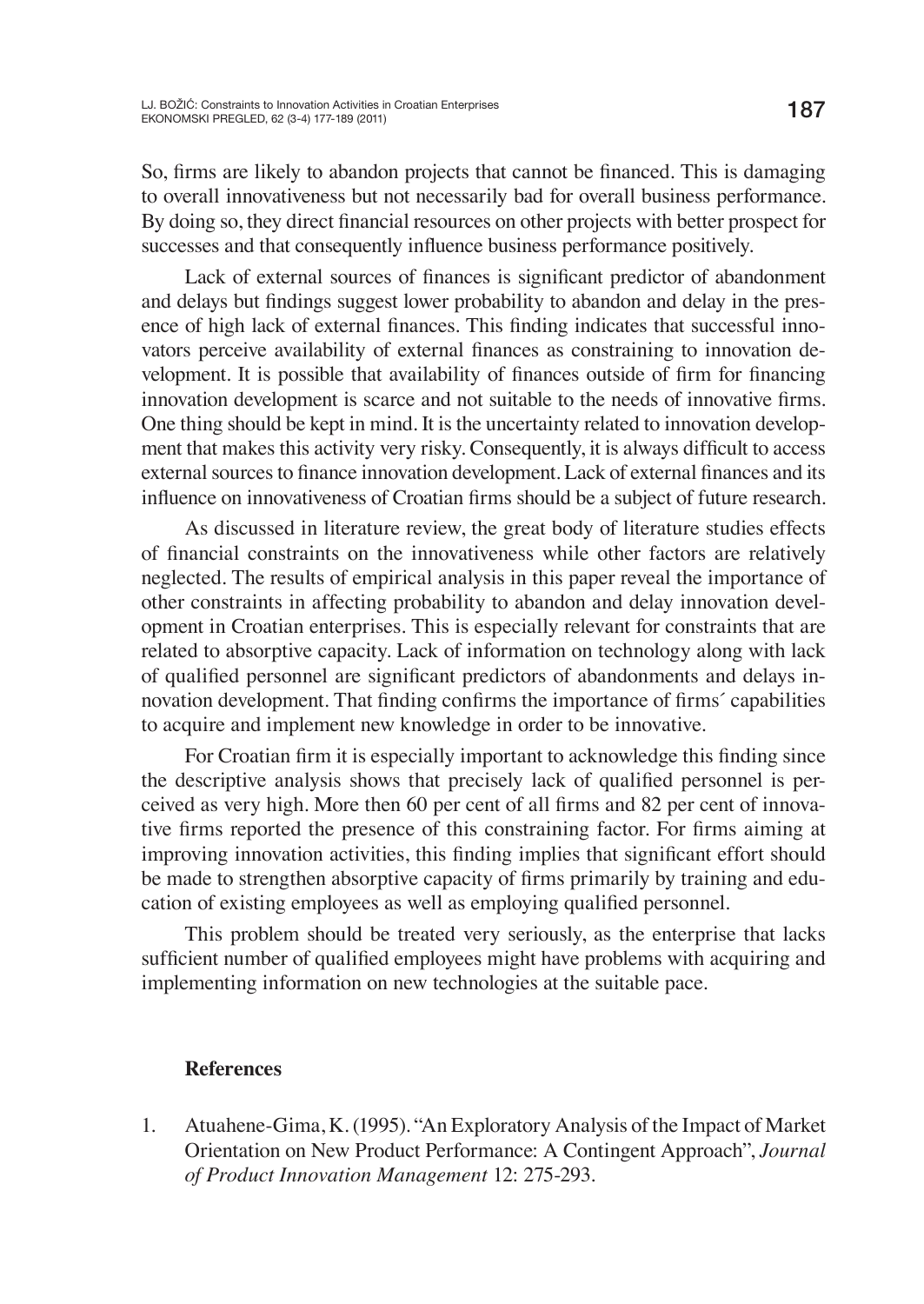- 2. Canepa, A., P. Stoneman (2002). "Financial Constraints on Innovations: A European Cross Country Study", Kiel Institute of World Economics, Working Paper no. 02–11.
- 3. Conner, K.R., Prahalad, C.K. (1996). "A Resource-Based Theory of the Firm: Knowledge versus Opportunism", *Organization Science*, 7 (5): 477-501.
- 4. Danneels, E., Kleinschmidt, E.J. (2001). "Product Innovativeness from the Firm's Perspective: Its Dimensions and Their Relation with Project Selection and Performance", *The Journal of Product Innovation Management* 18: 357–373.
- 5. Eisenhardt, K.M., Martin, J.A. (2000). "Dynamic Capabilities: What Are They?", *Strategic Management Journal* 21: 1105-1121.
- 6. EUROSTAT Statistical Books (2008). *Science, technology and innovation in Europe*.
- 7. Galia, F., Legros, D. (2004). "Complementarities between obstacles to innovation: evidence from France", *Research Policy* 33: 1185-1199.
- 8. Hadjimanolis, A. (1999). "Barriers to innovation for SMEs in a small less developed country (Cyprus)", *Technovation 19*: 561-570.
- 9. Hewit-Dundas, N. (2006). "Resources and capability constraints to innovation in small and large plants", *Small Business Economics* 26: 257-277.
- 10. Hult, G.T.M., Hurley, R. F., Knight, G. A. (2004). "Innovativeness: Its antecedents and impact on business performance", *Industrial Marketing Management* 33: 429-438.
- 11. Laursen, K., Salter, A. (2006). "Open for Innovation: The Role of Openness in Explaining Innovation Performance among U.K. Manufacturing Firms", *Strategic Management Journal* 27: 131–150.
- 12. Mohnen, P., Palm, F.C., Shim van der Loeff, S., Tiwary, A. (2008). "Financial constraints and other obstacles: are they a threat to innovation activity?", *De Economist* 156: 201-214.
- 13. Mohnen, P., Röller, L.-H. (2005). Complementarities in innovation policy, E*uropean Economic Review* 49, pp. 1431-1450.
- 14. Radas, S., Božić, Lj. (2009). "The antecedents of SME innovativeness in an emerging transition economy", *Technovation* 29: 438-450.
- 15. Segarra-Blasco, A., Garcia-Quevedo, J., Taruel-Carrizosa, M. (2008). "Barriers to innovation and public policy in Catalonia", *International Entrepreneurship Management Journal* 4: 431-451.
- 16. Sirili, G., Evangelista, R. (1998). "Technological innovation in services and manufacturing: results from Italian surveys", *Research Policy* 27: 881-899.